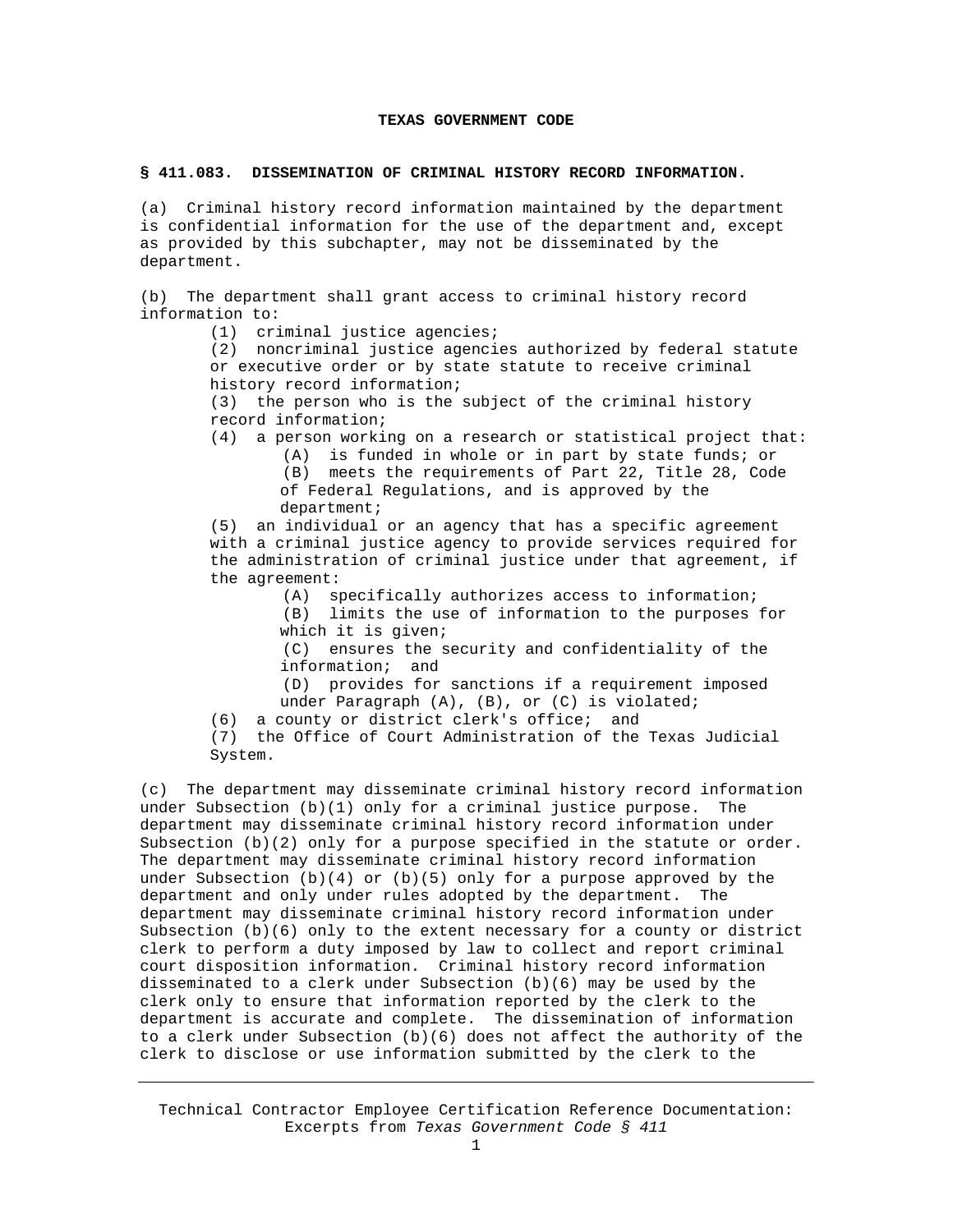department. The department may disseminate criminal history record information under Subsection  $(b)(7)$  only to the extent necessary for the office of court administration to perform a duty imposed by law to compile court statistics or prepare reports. The office of court administration may disclose criminal history record information obtained from the department under Subsection (b)(7) in a statistic compiled by the office or a report prepared by the office, but only in a manner that does not identify the person who is the subject of the information.

(d) The department is not required to release or disclose criminal history record information to any person that is not in compliance with rules adopted by the department under this subchapter or rules adopted by the Federal Bureau of Investigation that relate to the dissemination or use of criminal history record information.

Added by Acts 1993, 73rd Leg., ch. 790, § 35, eff. Sept. 1, 1993. Amended by Acts 2001, 77th Leg., ch. 474, § 4, eff. Sept. 1, 2001.

## **§ 411.084. USE OF CRIMINAL HISTORY RECORD INFORMATION.**

(a) Criminal history record information obtained from the department under this subchapter:

> (1) is for the exclusive use of the authorized recipient of the information; and

> (2) may be disclosed or used by the recipient only if, and only to the extent that, disclosure or use is authorized or directed by:

- (A) this subchapter;
- (B) another statute;
- (C) a rule adopted under a statute; or
- (D) an order of a court of competent jurisdiction.

(b) Notwithstanding Subsection (a) or any other provision in this subchapter, criminal history record information obtained from the Federal Bureau of Investigation may be released or disclosed only to a governmental entity or as authorized by federal statute, federal rule, or federal executive order.

Added by Acts 1993, 73rd Leg., ch. 790, § 35, eff. Sept. 1, 1993. Amended by Acts 2003, 78th Leg., ch. 296, § 1, eff. Sept. 1, 2003.

## **§ 411.085. UNAUTHORIZED OBTAINING, USE, OR DISCLOSURE OF CRIMINAL HISTORY RECORD INFORMATION; PENALTY.**

(a) A person commits an offense if the person knowingly or intentionally:

> (1) obtains criminal history record information in an unauthorized manner, uses the information for an unauthorized purpose, or discloses the information to a person who is not entitled to the information;

Technical Contractor Employee Certification Reference Documentation: Excerpts from *Texas Government Code § 411*